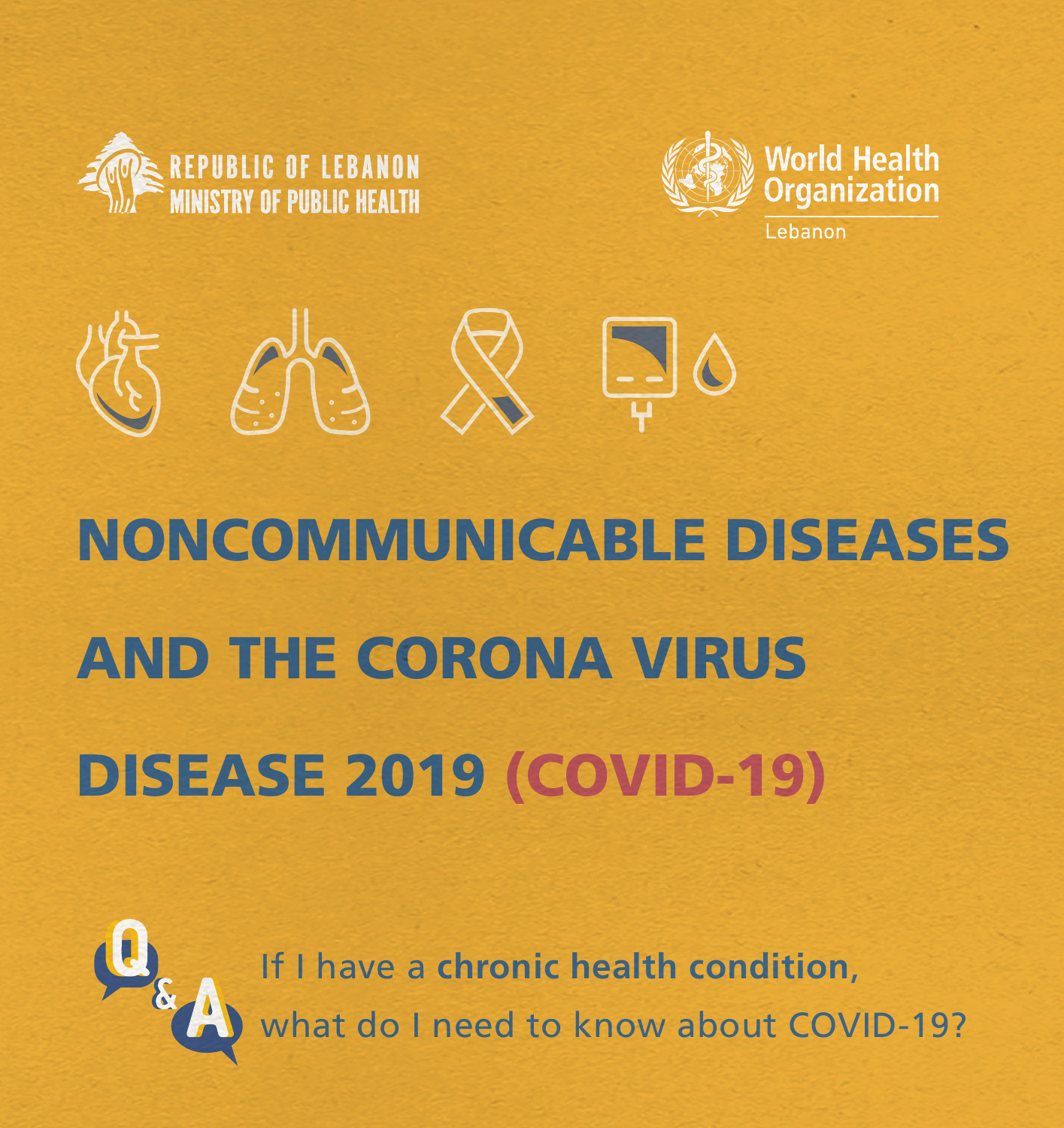

#### If I have a chronic health condition, am I more likely to get COVID-19?

People of all ages can get the Corona Virus Disease 2019 (COVID-19).

But people living with chronic conditions, especially if older (60 years and above), are at higher risk of becoming severely ill with COVID-19 symptoms, particularly if these pre-existing conditions are not well monitored and controlled.

**If you are older than 60 years of age or have a chronic health condition such as lung disease, heart disease, diabetes, kidney failure, or weakened immunity conditions, there is a risk that COVID-19 can make you severely ill.**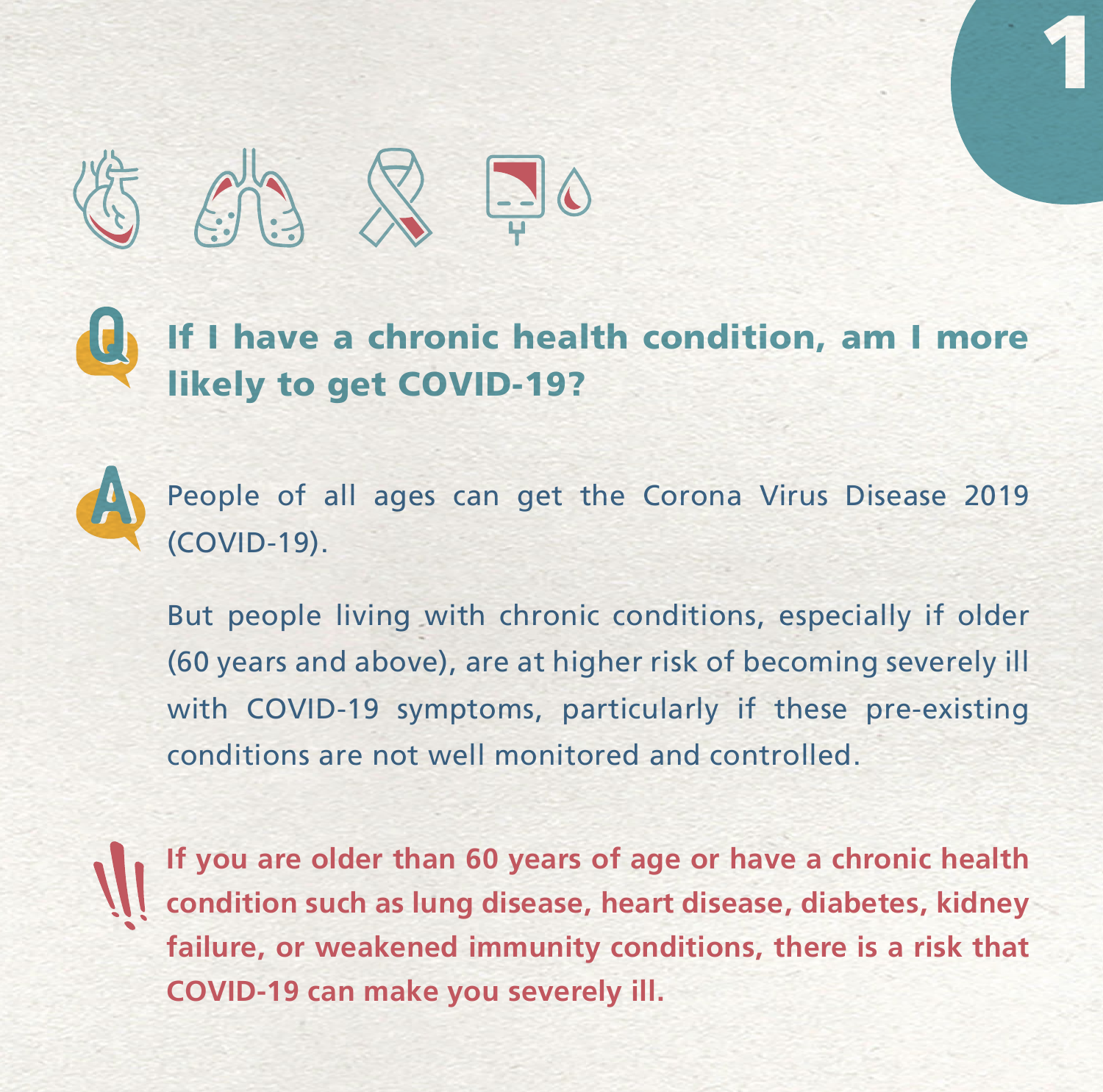#### If I have a chronic condition, what should I do to avoid getting COVID-19?



Wash your hands frequently, avoid touching your face.



Regularly clean and disinfect objects and surfaces.



Stay away from anyone who appears to be sick.



Always stay at a safe distance, at least 1.5 metres apart from any other person.



Wear a medical face mask for protection if you must leave home or be in crowded areas.



Ask family and friends who are sick to avoid visiting you.



Avoid going to places with large crowds (stores, supermarkets, etc.). It is better to ask friends or relatives for help in purchasing the necessary items.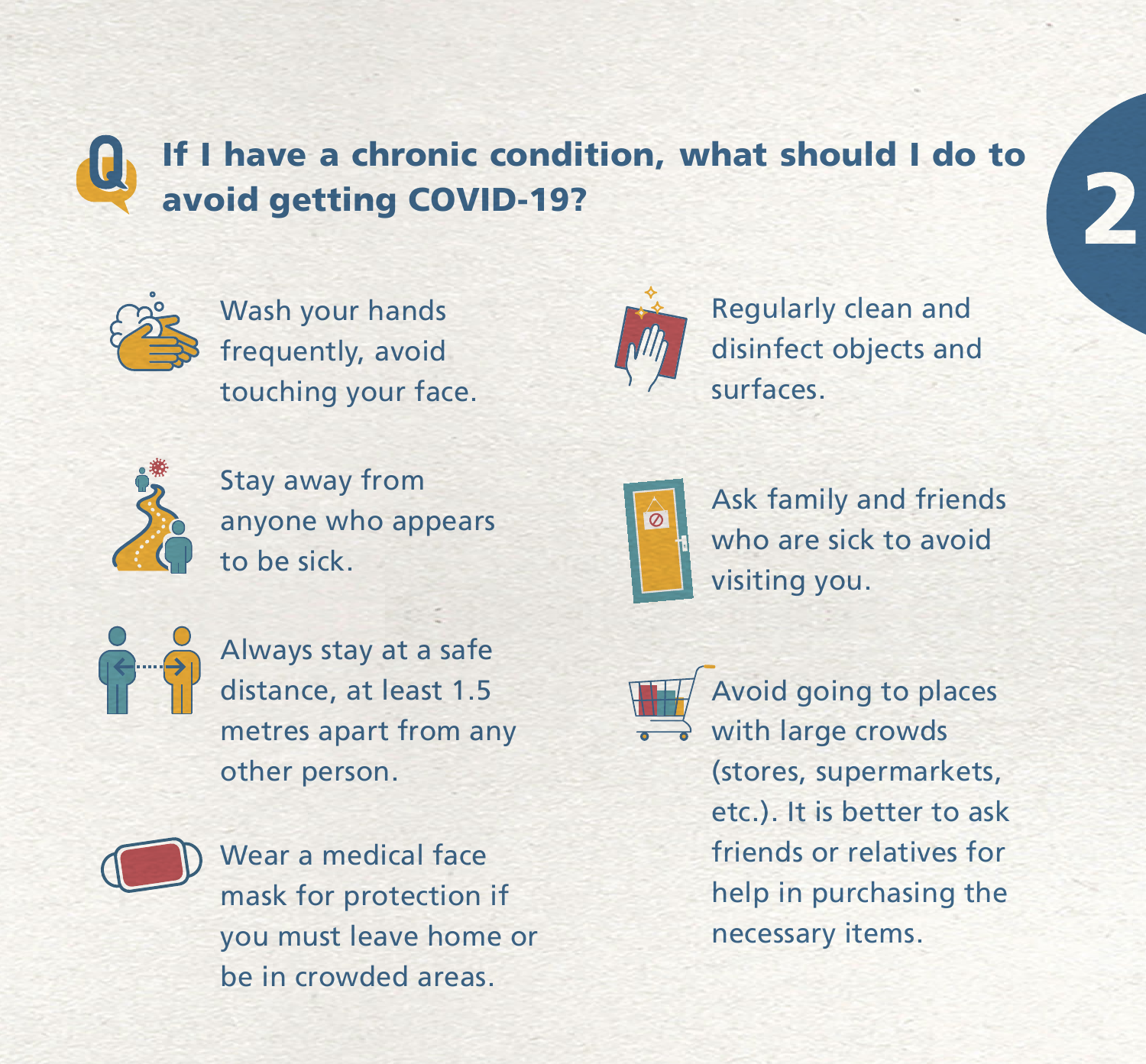### How can I be well prepared during this pandemic?



Planning for essentials like food, water and medications is critical.



Ensure that you have an adequate supply of all your chronic medications, such as keeping a supply for 2 to 3 months.



Maintain a healthy and balanced diet.



Have cleaning supplies in your home (soap, disinfectants, hand sanitizer).





Be physically active every day. Even 15-30 minutes of walking every day is beneficial.

Have your doctor's phone number handy, somewhere you and your family members can find it easily. This is in addition to other phone numbers that may be helpful (such as the pharmacy, primary health care centre, Red Cross...).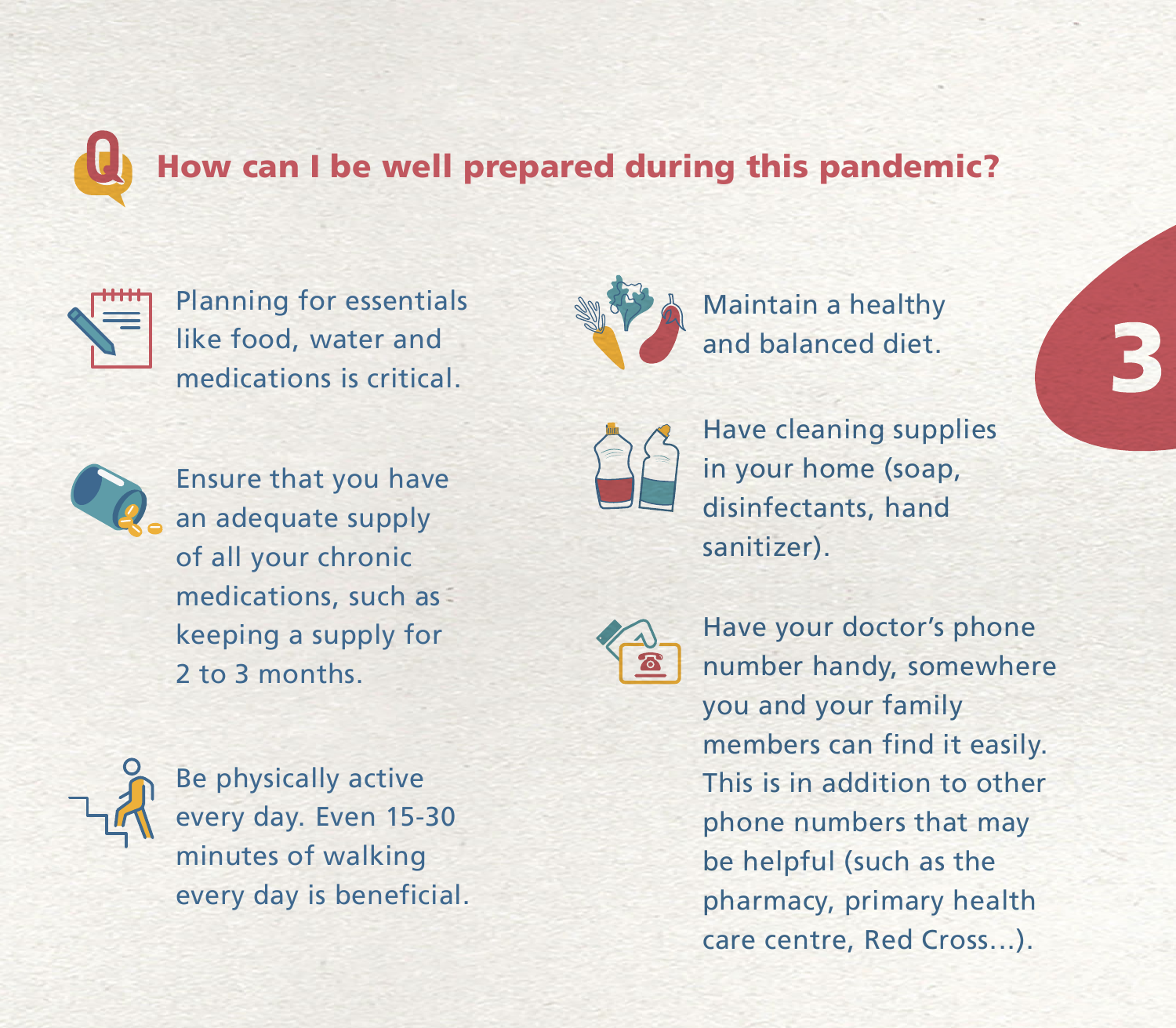

Call your doctor right away. Feeling ill might be due to many reasons other than the coronavirus.



Most hospitals and clinics have set up ways of protecting people coming in from getting infected by the coronavirus.

**It is important to seek care if you are feeling sick.**

**Symptoms of COVID-19 include:** 



Most common: **A** fever **fatigue** cough

**Less common:** 

muscle pain, myalgias, nasal congestion, headache, sore throat, diarrhoea, loss of taste or smell, rash or discoloration of the fingers or toes.

**If you develop any of these symptoms call your doctor right away.**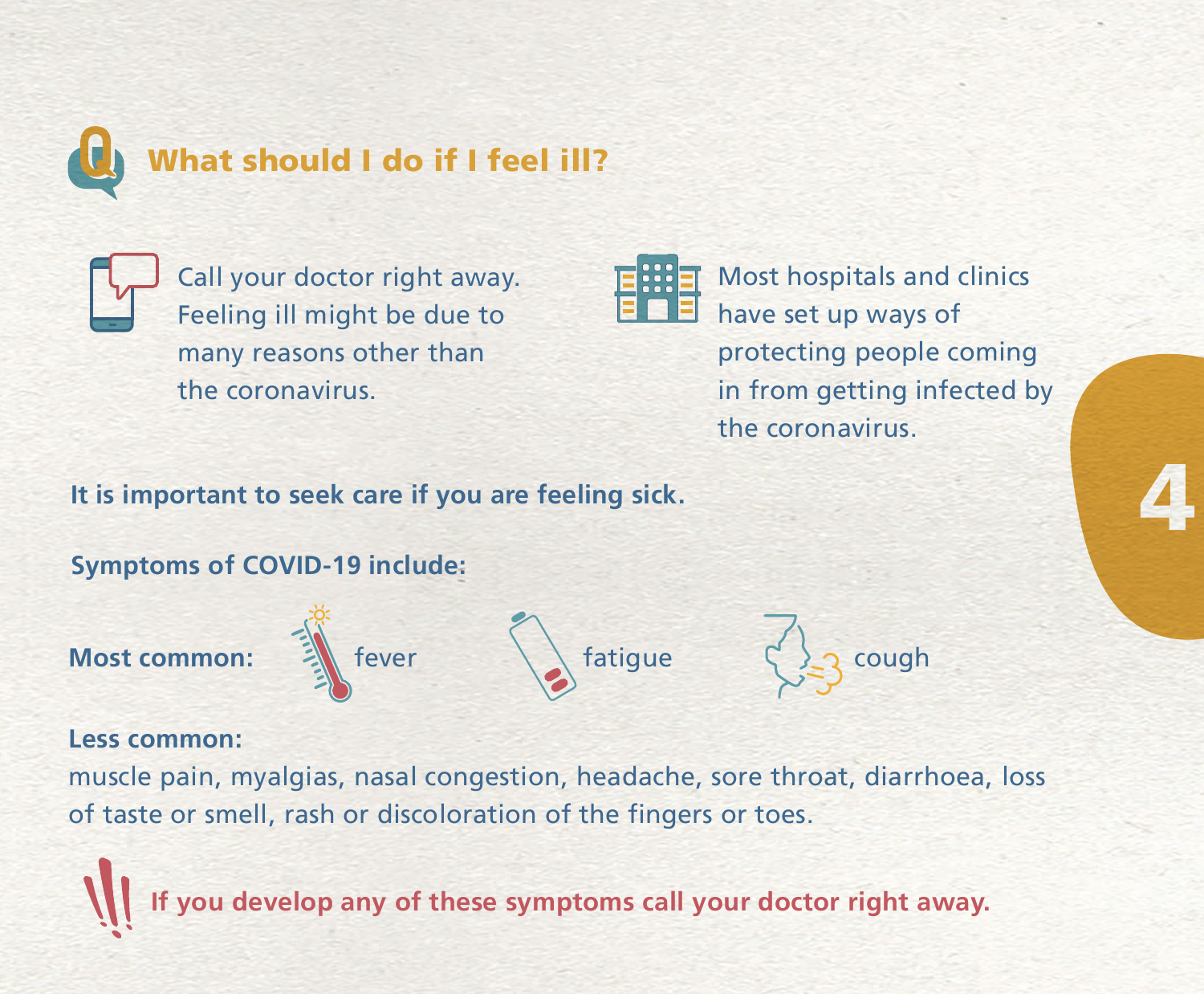#### Should I still go to the doctor for regularly scheduled visits?



It is important to keep your regularly scheduled doctor visits and to stay in touch with your doctor.



Many clinics have established ways to talk to the doctor on the phone without having to physically go to the clinic.

#### Is there anything I should know about my medications with the COVID-19 pandemic?



Do not start or stop any medication without first talking to your doctor.



Take your medications regularly and as prescribed.



Make sure you do not run out of your medication. Ensure supply of all your medications sufficient for 2 to 3 months.



**At this time there is no evidence that any medications should be stopped if you develop COVID-19.**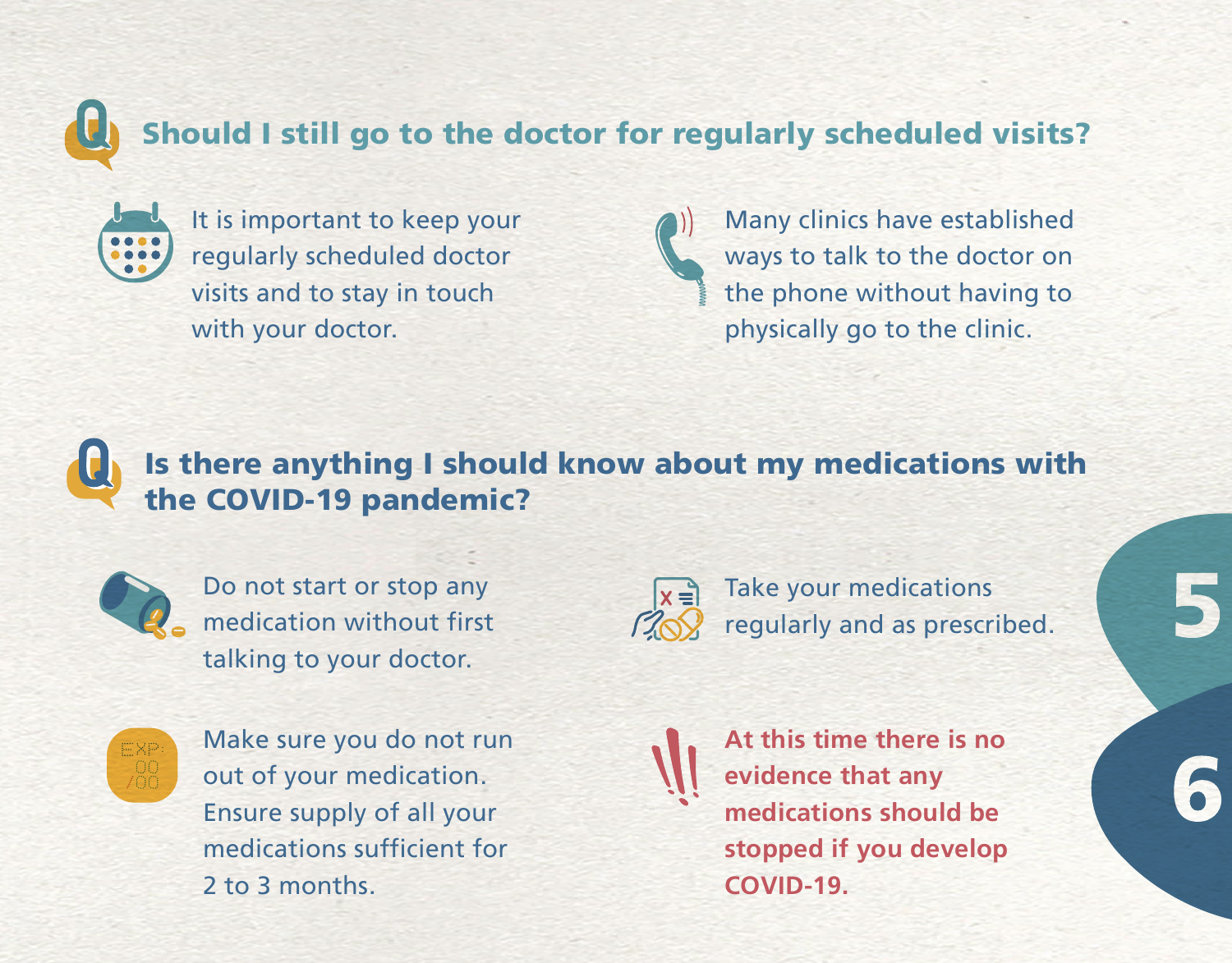## What can I do if I am feeling stressed or anxious?

It is normal to feel anxious and stressed, this is a difficult time that can be very exhausting. Many individuals with chronic diseases may already have underlying depression and/or anxiety. The COVID-19 pandemic can make things more difficult. It is important to:



Talk to people you trust about any distressing thoughts or feelings that are causing anxiety, fear, or sadness.



Take a break from COVID-19 related news by decreasing the time you spend on news or social media and seek information only from reliable sources.



Don't resort to smoking or alcohol to deal with the stress.



Stay connected to friends and family regularly to maintain social connectedness.



Set a daily routine that includes activities that help you relax, such as reading, praying, listening to music, or walking.



Maintain a healthy diet, proper sleep and regular physical activity.

**If you experience a great deal of distress, be sure to reach out for help: call your friend or family member or your physician. You can also call the National Emotional support hotline: 1564 (12pm to 5:30am).**